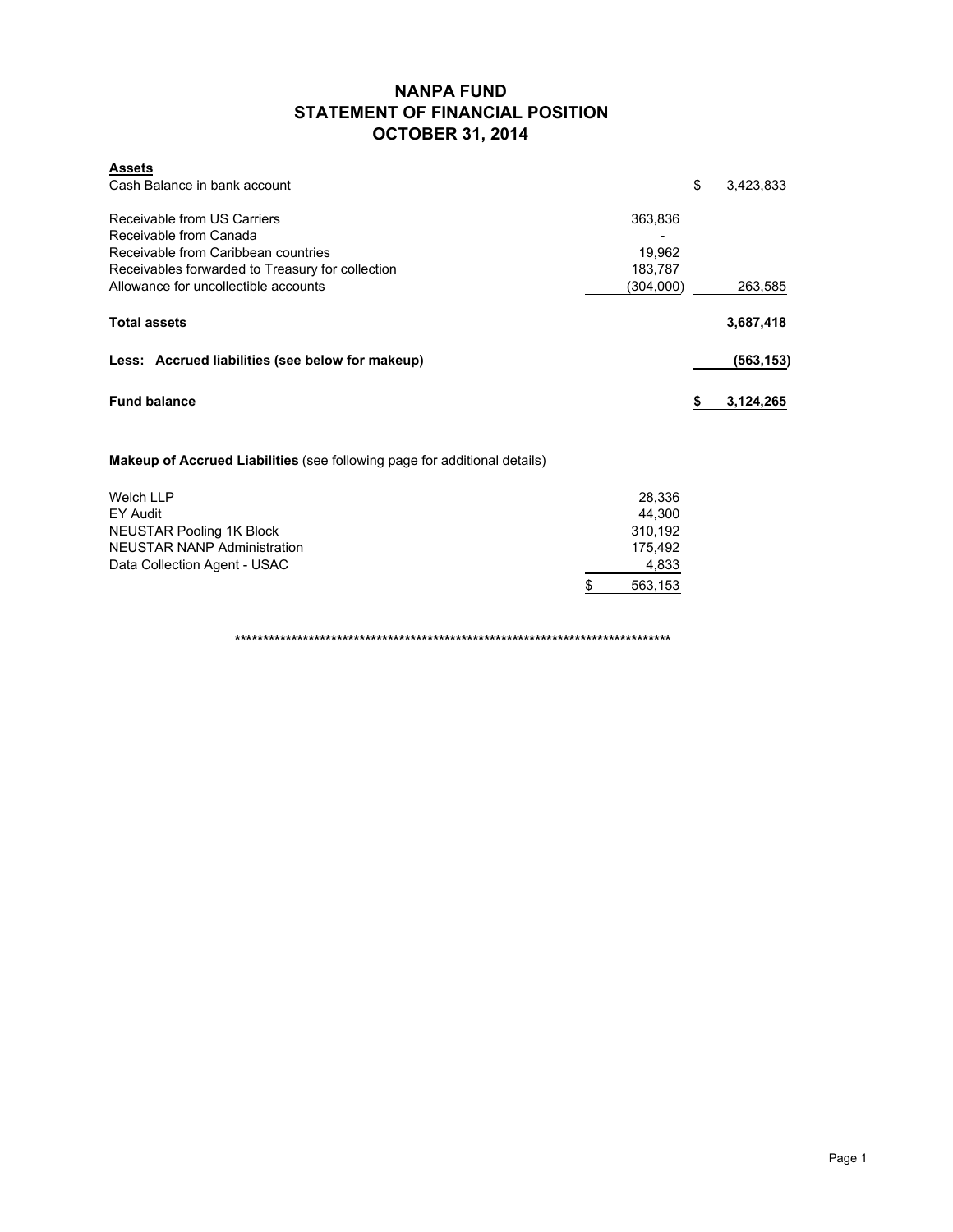#### **NANPA FUND FORECASTED STATEMENT OF CHANGES IN FUND BALANCE JULY 2014 TO JUNE 2015**

|                                          |            | Actual                 |                          |                          | <b>Budget</b>          |                        |                        |                        |                      |                      |                                   |                          |                     | <b>Variance between</b> |                     |                                                |
|------------------------------------------|------------|------------------------|--------------------------|--------------------------|------------------------|------------------------|------------------------|------------------------|----------------------|----------------------|-----------------------------------|--------------------------|---------------------|-------------------------|---------------------|------------------------------------------------|
|                                          |            | <b>Jul-14</b>          | Aug-14                   | Sep-14                   | Oct-14                 | <b>Nov-14</b>          | <b>Dec-14</b>          | $Jan-15$               | Feb-15               | <b>Mar-15</b>        | Apr-15                            | Mav-15                   | <b>Jun-15</b>       | <b>Total</b>            | <b>Budget</b>       | forecasted results and<br>budget at June 30/14 |
| Revenue                                  |            |                        |                          |                          |                        |                        |                        |                        |                      |                      |                                   |                          |                     |                         |                     |                                                |
| <b>International Contributions</b>       |            |                        |                          |                          |                        |                        |                        |                        |                      |                      |                                   |                          |                     |                         |                     |                                                |
| Canada<br>Caribbean countries            | (1)<br>(1) | 17,162<br>21,432       | 8,581<br>$\sim$          | 8,581<br>$\sim$          | 8,581<br>$\sim$        | 8,581                  | 8,581<br>$\sim$        | 8,581<br>$\sim$        | 8,580<br>$\sim$      | 8,580                | 8,580<br>$\overline{\phantom{a}}$ | 8,580<br>$\sim$          | $\sim$              | 102,968<br>21,432       | 102,968<br>21,432   |                                                |
| <b>Total International Contributions</b> |            | 38,594                 | 8,581                    | 8,581                    | 8,581                  | 8,581                  | 8,581                  | 8,581                  | 8,580                | 8,580                | 8,580                             | 8,580                    | $\sim$              | 124,400                 | 124,400             |                                                |
| Domestic Contributions - US carriers     | (1)        | 4,170,366              | 259,113                  | 252,273                  | 259,374                | 263,293                | 263,293                | 263,293                | 263,293              | 263,293              | 263,293                           | 263,293                  |                     | 6,784,177               | 6,721,854           | 62,323                                         |
| Late filing fees for Form 499A           | (2)        | 500)                   | 600)                     | $2,500)$ (               | 4,100)                 |                        |                        |                        |                      |                      |                                   |                          | 90,000              | 82,300                  | $90,000$ (          | 7,700                                          |
| Interest income                          | (3)        | 232                    | 551                      | 717                      | 424                    | 583                    | 583                    | 583                    | 583                  | 583                  | 583                               | 583                      | 583                 | 6,588                   | 7,000               | 412)                                           |
| <b>Total revenue</b>                     |            | 4,208,692              | 267,645                  | 259,071                  | 264,279                | 272,457                | 272,457                | 272,457                | 272,456              | 272,456              | 272,456                           | 272,456                  | 90,583              | 6,997,465               | 6,943,254           | 54,211                                         |
| <b>Expenses</b>                          |            |                        |                          |                          |                        |                        |                        |                        |                      |                      |                                   |                          |                     |                         |                     |                                                |
| <b>NANPA Administration</b>              | (4)        | 176,680                | 177,091                  | 176,079                  | 175,492                | 177,879                | 177,879                | 177,879                | 177,879              | 177,879              | 177,879                           | 177,879                  | 177,879             | 2,128,374               | 2,134,548 (         | 6,174)                                         |
| 1K Block Pooling                         | (5)        | 225,254                | 238,478                  | 241,228                  | 235,192                | 238,505                | 238,505                | 238,505                | 238,506              | 238,506              | 238,506                           | 238,506                  | 238,506             | 2,848,197               | 2,862,065 (         | 13,868)                                        |
| Automated systems development (CLIN1)    | (6)        | 75,000                 | 75,000                   | 75,000                   | 75,000                 | 75,000                 | 62,281                 | $\sim$                 | $\sim$               | $\sim$               | $\sim$                            | $\overline{\phantom{a}}$ | $\sim$              | 437,281                 | 437,281             |                                                |
| <b>Billing and Collection</b>            |            |                        |                          |                          |                        |                        |                        |                        |                      |                      |                                   |                          |                     |                         |                     |                                                |
| Welch LLP<br>Data Collection Agent       | (7)<br>(8) | 28,336<br>3,724        | 28,336<br>4,572          | 28,336<br>4,595          | 28,336<br>4,650        | 28,336<br>4,833        | 28,336<br>4,833        | 28,336<br>4,833        | 28,336<br>4,833      | 28,336<br>4,834      | 28,336<br>4,834                   | 28,336<br>4,834          | 28,336<br>4,834     | 340,032<br>56,209       | 340,032<br>58,000 ( | 1,791)                                         |
| <b>Annual Operations Audit</b>           | (9)        | $\sim$                 | $\sim$                   | 44,300                   | $\sim$ 10 $\pm$        | $\sim$                 | $\sim$                 | $\sim$                 | $\sim$               | $\sim$               | $\sim$ 10 $\pm$                   |                          | $\sim$              | 44,300                  | 44,000              | 300                                            |
| <b>Bank Charges</b>                      | (10)       | 2.706                  | 5,828                    | 4,961                    | 4,095                  | 3.917                  | 3.917                  | 3.917                  | 3,917                | 3,916                | 3,916                             | 3.916                    | 3,916               | 48,922                  | 47,000              | 1,922                                          |
| Carrier Audits                           | (11)       | $\sim$                 | $\overline{\phantom{a}}$ | $\overline{\phantom{a}}$ | $\sim$                 |                        | $\sim$                 |                        | 300,000              | $\sim$               | $\sim$                            |                          | $\sim$              | 300,000                 | 300,000             |                                                |
| Bad debt expense                         | (12)       | 3.000                  | 22,500)                  | 7.500                    | 30.021                 | 3,333                  | 3,333                  | 3,333                  | 3,333                | 3,333                | 3,333                             | 3,333                    | 3,333               | 38,685                  | 40,000              | 1,315                                          |
| <b>Total expenses</b>                    |            | 508,700                | 506,805                  | 581,999                  | 552,786                | 531,803                | 519,084                | 456,803                | 756,804              | 456,804              | 456,804                           | 456,804                  | 456,804             | 6,242,000               | 6,262,926           | (20, 926)                                      |
| Net revenue (expenses)                   |            | 3,699,992              | 239,160)                 | 322,928)                 | 288,507)               | 259,346) (             | 246,627)               | 184,346)               | 484,348)             | 184,348)             | 184,348)                          | 184,348)                 | 366,221)            | 755,465                 | 680,328             | 75,137                                         |
| Opening fund balance                     |            | 274,868                | 3,974,860                | 3,735,700                | 3,412,772              | 3,124,265              | 2,864,919              | 2,618,292              | 2,433,946            | 1,949,598            | 1,765,250                         | 1,580,902                | 1,396,554           | 274,868                 | 319,672             | 44,804                                         |
| <b>Closing fund balance</b>              |            | 3,974,860              | 3,735,700                | 3,412,772                | 3,124,265              | 2.864.919              | 2,618,292              | 2,433,946              | 1,949,598            | 1,765,250            | 1,580,902                         | 1,396,554                | 1,030,333           | 1,030,333               | 1,000,000           | 30,333                                         |
| Fund balance makeup:                     |            |                        |                          |                          |                        |                        |                        |                        |                      |                      |                                   |                          |                     |                         |                     |                                                |
| Contingency                              |            | 1,000,000<br>2.974.860 | 1,000,000                | 1,000,000                | 1,000,000              | 1,000,000              | 1,000,000              | 1,000,000              | 1,000,000            | 1,000,000            | 1,000,000                         | 1,000,000                | 1,000,000           | 1,000,000               | 1,000,000           |                                                |
| Surplus                                  |            | 3.974.860              | 2,735,700<br>3.735.700   | 2,412,772<br>3.412.772   | 2,124,265<br>3.124.265 | 1,864,919<br>2.864.919 | 1,618,292<br>2.618.292 | 1,433,946<br>2.433.946 | 949,598<br>1.949.598 | 765,250<br>1.765.250 | 580,902<br>1.580.902              | 396,554<br>1.396.554     | 30,333<br>1.030.333 | 30,333<br>1.030.333     | 1.000.000           |                                                |

**(1)** The US carrier contributions for the period from July 2014 to June 2015 and the International contributions are based upon actual billings.

(2) These fees represent the \$100 late filing fee charged to those companies that do not file the Form 499A by the due date.

**(3)** Interest income projections are estimates

**(4)** The cost for NANP Administration is based on the contract awarded in 2013. The contract expires in July 2017.

(5) The cost for 1K Block Pooling Administration is based on a four-year contract expiring July 14, 2017 with a six-month transition period to January 14, 2018.

**(6)** The cost for Pooling Administration Automated Systems Development is \$1,337,281. The cost was spread out over the period from July 2013 to December 2014.

**(7)** The cost of B&C Agent is based on the interim contract with Welch LLP in force until December 2014.

(8) The expense for the Data Collection Agent is based on an estimate of costs by USAC for the 2014 calendar year.

(9) The estimate for the annual operations audit performed by Ernst & Young LLP is based on the cost of the prior year's audit.

**(10)** Bank fees are an expense to the Fund.

(11) The budget allowed \$300,000 for carrier audits.

(10) The allowance covers all accounts considered potentially uncollectible at October 31, 2014.

#### **Assumptions: Reconciliation of forecast at June 30, 2015 to budget**

| Budgeted fund balance at June 30/15 - contingency                                                        | 1,000,000 |
|----------------------------------------------------------------------------------------------------------|-----------|
| Decrease in fund balance between budget period (December 2013) and June 2014                             | (44, 804) |
| Additional billings over estimate from budget                                                            | 62,323    |
| Late filing fees (reversal) for Form 499A                                                                | (7,700)   |
| Underestimate of interest earned to date compared to budget                                              | (412)     |
| NANP Admin - difference between budget and actual contract awarded due to variable travel<br>costs       | 6,174     |
| NANP Admin - change orders issued                                                                        |           |
| Additional billings from B & C Agent due to renewal of contract                                          |           |
| Data Collection fees - Adjustment to actual from budget                                                  | 1,791     |
| Bad debts - Adjustment to actual from budget                                                             | 1,315     |
| IK Block Pooling - difference between budget and actual contract awarded due to variable<br>travel costs | 13,868    |
| Pooling change orders                                                                                    |           |
| Carrier audits that will not be performed                                                                |           |
| Operations Audit - Adjustment to actual from budget                                                      | (300)     |
| Bank fees - Adjustment to actual from budget                                                             | (1,922)   |
| Forecasted fund balance at June 30/15                                                                    | 1.030.333 |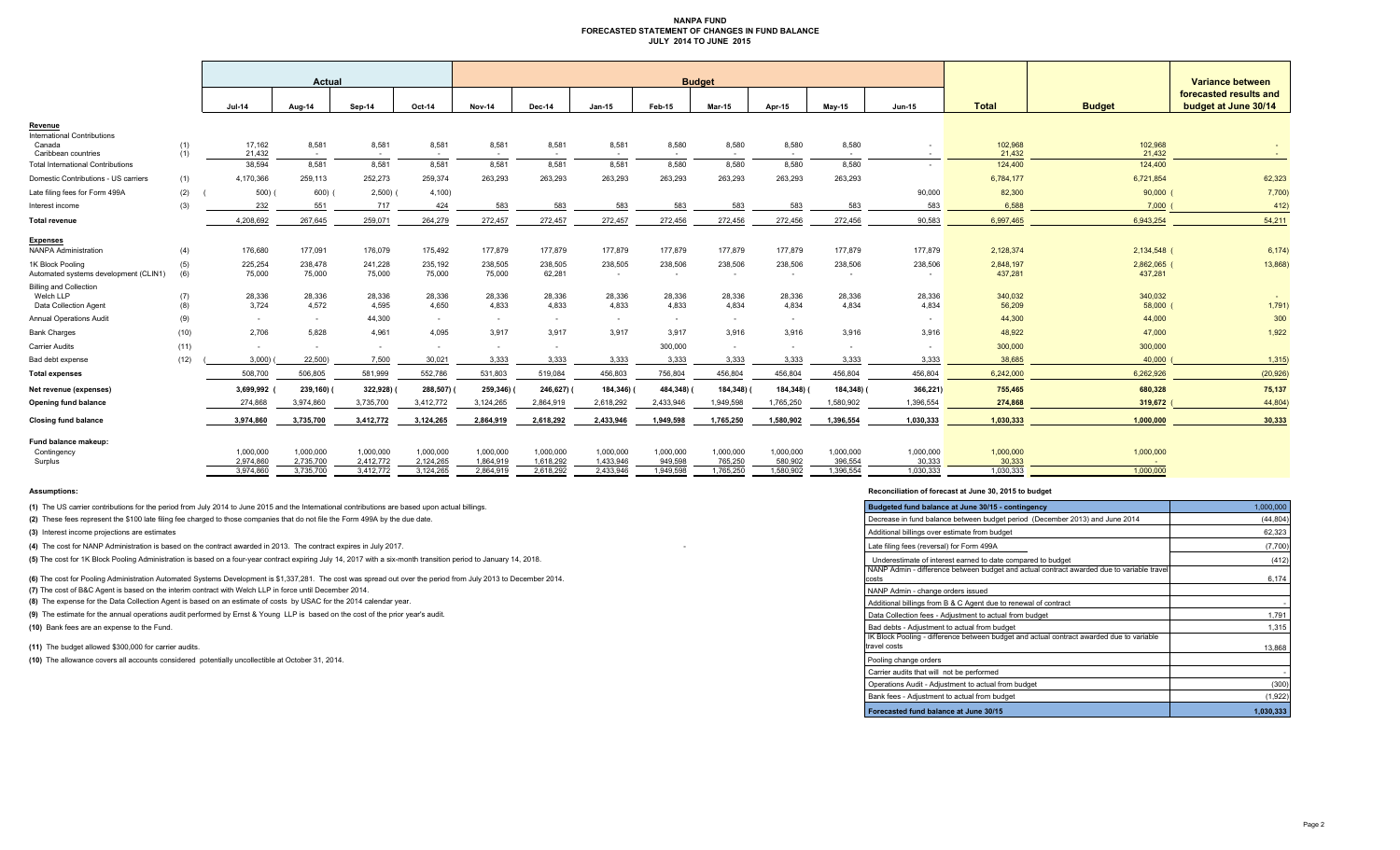#### **CURRENT AND FORECASTED LIABILITIES**

|                                                                                                           |              |         | Current           |               |         |         |         |               |         |
|-----------------------------------------------------------------------------------------------------------|--------------|---------|-------------------|---------------|---------|---------|---------|---------------|---------|
|                                                                                                           |              |         | Oct-14            | <b>Nov-14</b> | Dec-14  | Jan-15  | Feb-15  | <b>Mar-15</b> | Apr-15  |
| <b>NEUSTAR - NANPA Administration contract</b>                                                            |              |         | 175,492           | 177,879       | 177,879 | 177,879 | 177,879 | 177,879       | 177,879 |
| - Payment authorized by the FCC in October<br>September 2014                                              | 176,079      |         |                   |               |         |         |         |               |         |
| - Authorization by the FCC has not been received for payment                                              |              |         |                   |               |         |         |         |               |         |
| October 2014                                                                                              | \$           | 175,492 |                   |               |         |         |         |               |         |
| <b>NEUSTAR - Block Pooling and CLIN</b>                                                                   |              |         | 310.192           | 313,505       | 300,786 | 238,505 | 238,506 | 238,506       | 238,506 |
| - Payment authorized by the FCC in October<br>September 2014                                              | 316,228      |         |                   |               |         |         |         |               |         |
| - Authorization by the FCC has not been received for payment<br>October 2014                              | \$           | 310,192 |                   |               |         |         |         |               |         |
| Welch LLP - Billing & Collection Agent                                                                    |              |         | 28,336            | 28.336        | 28,336  | 28,336  | 28,336  | 28,336        | 28,336  |
| - Payment authorized by the FCC in October                                                                |              |         |                   |               |         |         |         |               |         |
| September 2014                                                                                            | 28,336<br>\$ |         |                   |               |         |         |         |               |         |
| - Authorization by the FCC has not been received for payment<br>October 2014                              | \$           | 28,336  |                   |               |         |         |         |               |         |
| <b>USAC - Data Collection Agent</b><br>- Payment authorized by the FCC in October                         |              |         | 4,833             | 4,833         | 4,833   | 4,833   | 4,833   | 4,833         | 4,833   |
| September 2014                                                                                            | 4,650<br>\$  |         |                   |               |         |         |         |               |         |
| - Authorization by the FCC has not been received for payment<br>October 2014                              | \$           | 4,833   |                   |               |         |         |         |               |         |
| <b>Carrier audits</b>                                                                                     |              |         |                   |               |         | ä,      | 300,000 |               |         |
| Ernst & Young LLP- Annual operations audit<br>-Authorization by the FCC has not been received for payment |              |         | 44,300            |               |         |         |         |               |         |
| Audit fee accrual for the 2013/2014 fiscal audit                                                          | S            | 44,300  |                   |               |         |         |         |               |         |
| <b>Bank Fees</b>                                                                                          |              |         |                   | 3,917         | 3,917   | 3,917   | 3,917   | 3,917         | 3,917   |
| Total                                                                                                     |              |         | 563,153<br>$\sim$ | 528,470       | 515,751 | 453,470 | 753,471 | 453,471       | 453,471 |